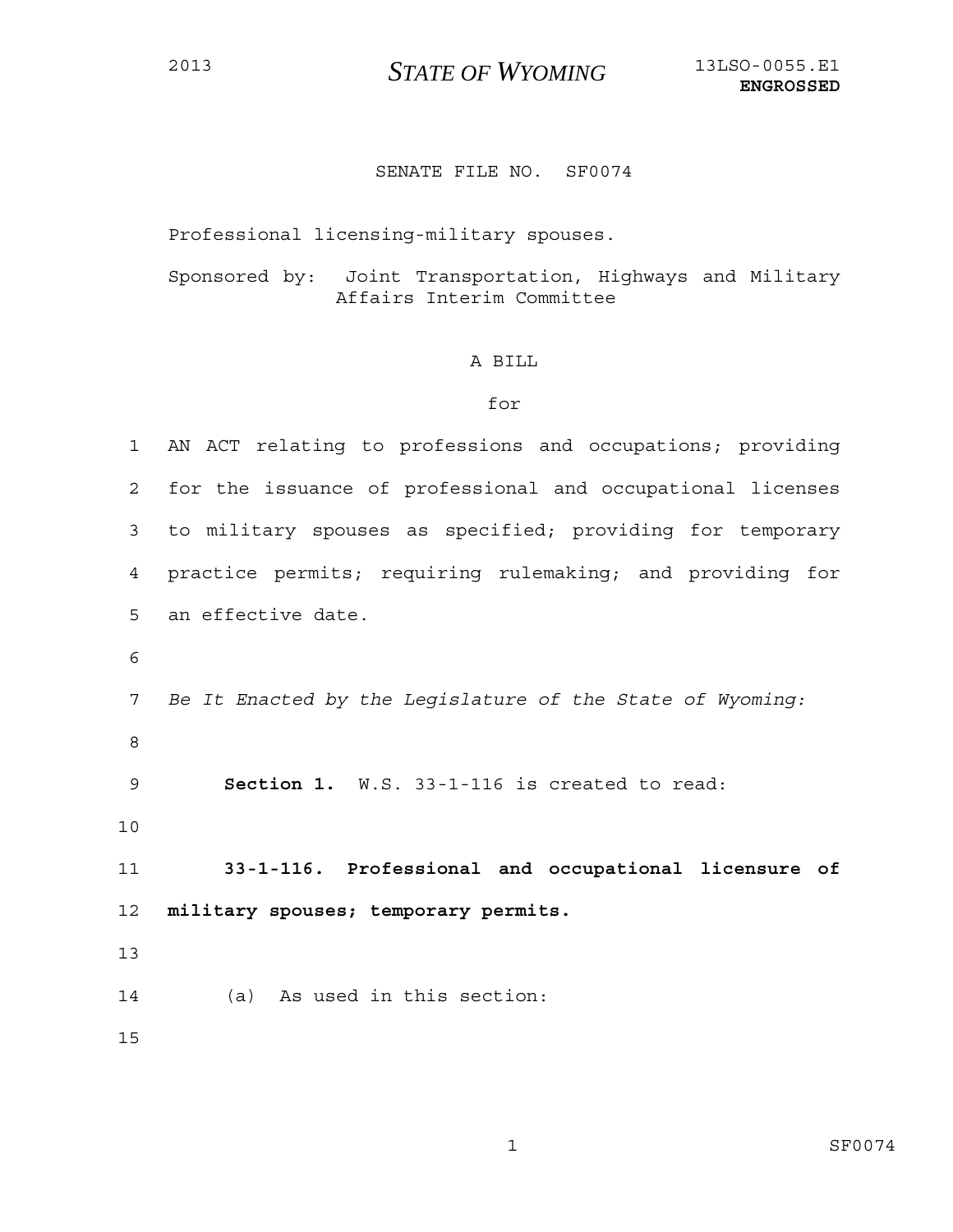1 (i) "Active" means a status of occupational or 2 professional licensure which has not been suspended, 3 revoked or terminated and which is not otherwise inactive; 4

5 (ii) "Applicant" means a military spouse seeking 6 licensure from a professional or occupational licensing 7 board of this state;

8

9 (iii) "Good standing" means a status of 10 occupational or professional licensure which is in 11 compliance with all requirements imposed by the issuing 12 licensing, certification or registration authority;

13

14 (iv) "License" means any license, certificate or 15 registration required to practice an occupation or 16 profession;

17

18 (v) "Military service member" means an active 19 uniformed member of the United States army, navy, air 20 force, marine corps, coast guard, United States public 21 health service commissioned corps, national oceanic and 22 atmospheric administration commissioned corps, national 23 guard or any reserve or auxiliary component thereof;

24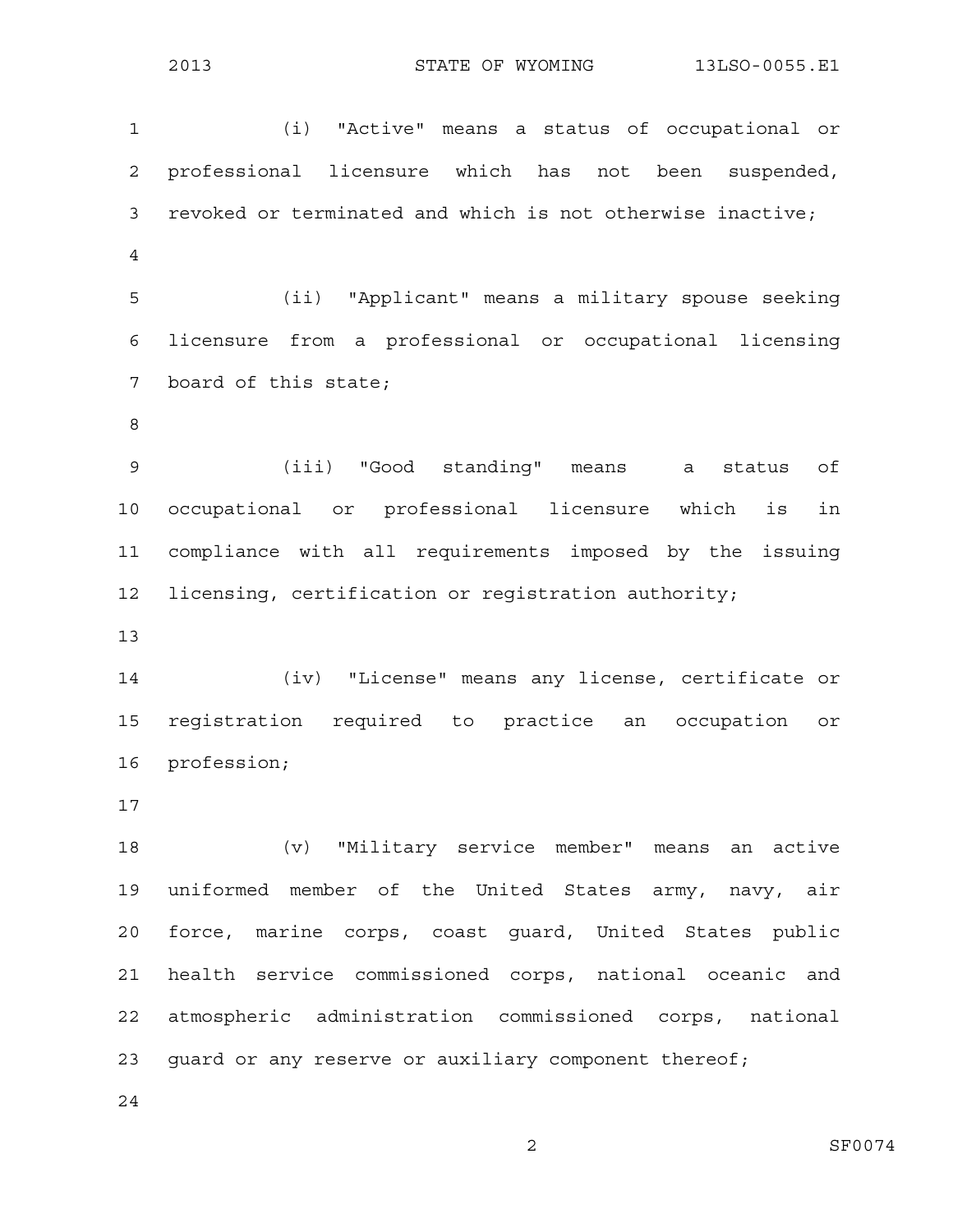1 (vi) "Military spouse" means the spouse of a 2 military service member as defined in paragraph (v) of this 3 subsection who has been transferred or is scheduled to be 4 transferred to Wyoming, is domiciled in Wyoming or has 5 moved to Wyoming on a permanent change-of-station basis. 6 7 (b) A professional or occupational licensing board 8 shall issue a license to a military spouse to allow the 9 military spouse to lawfully practice a profession or 10 occupation requiring licensure in this state if the

- 11 military spouse:
- 12

13 (i) Holds a relevant, active occupational or 14 professional license in good standing from another state 15 which state mandates substantially equivalent or more 16 stringent educational, training, examination and experience 17 requirements for licensure. Substantial equivalency shall 18 be determined pursuant to rules which shall be adopted by 19 the licensing board from which the military spouse 20 applicant seeks licensure;

21

22 (ii) Demonstrates competency in the occupation 23 or profession for which the military spouse applicant seeks 24 licensure. Competency shall be determined pursuant to

3 SF0074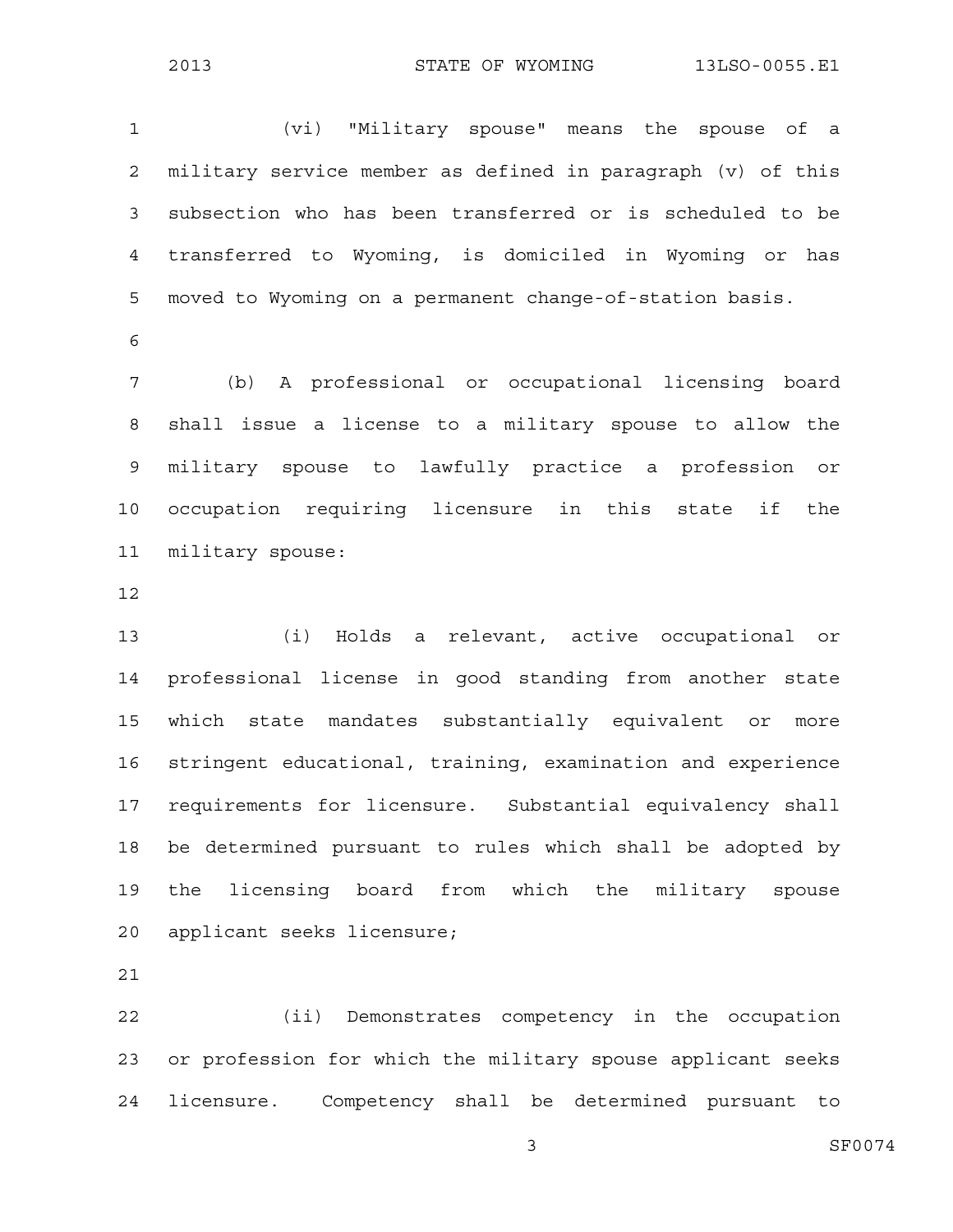1 rules which shall be adopted for that purpose and may 2 include consideration of continuing education credits, 3 recent work experience, disciplinary actions taken against 4 the applicant in other states and other factors used to 5 determine the competency of nonmilitary spouse license 6 applicants;

7

8 (iii) Has not engaged in any act that would 9 constitute grounds for refusal, suspension or revocation of 10 the occupational or professional license sought in this 11 state; and

12

13 (iv) Completes all required application 14 procedures and pays any required fee.

15

16 (c) All relevant work experience of a military spouse 17 applicant, including full-time or part-time experience, 18 regardless of whether in a paid or volunteer capacity, may 19 be credited in any work experience requirement adopted by 20 an occupational or professional licensing board.

21

22 (d) This section shall apply to all applications for 23 licensure under W.S. 21-2-802 or under title 33 of the 24 Wyoming statutes except title 33, chapter 5, attorneys at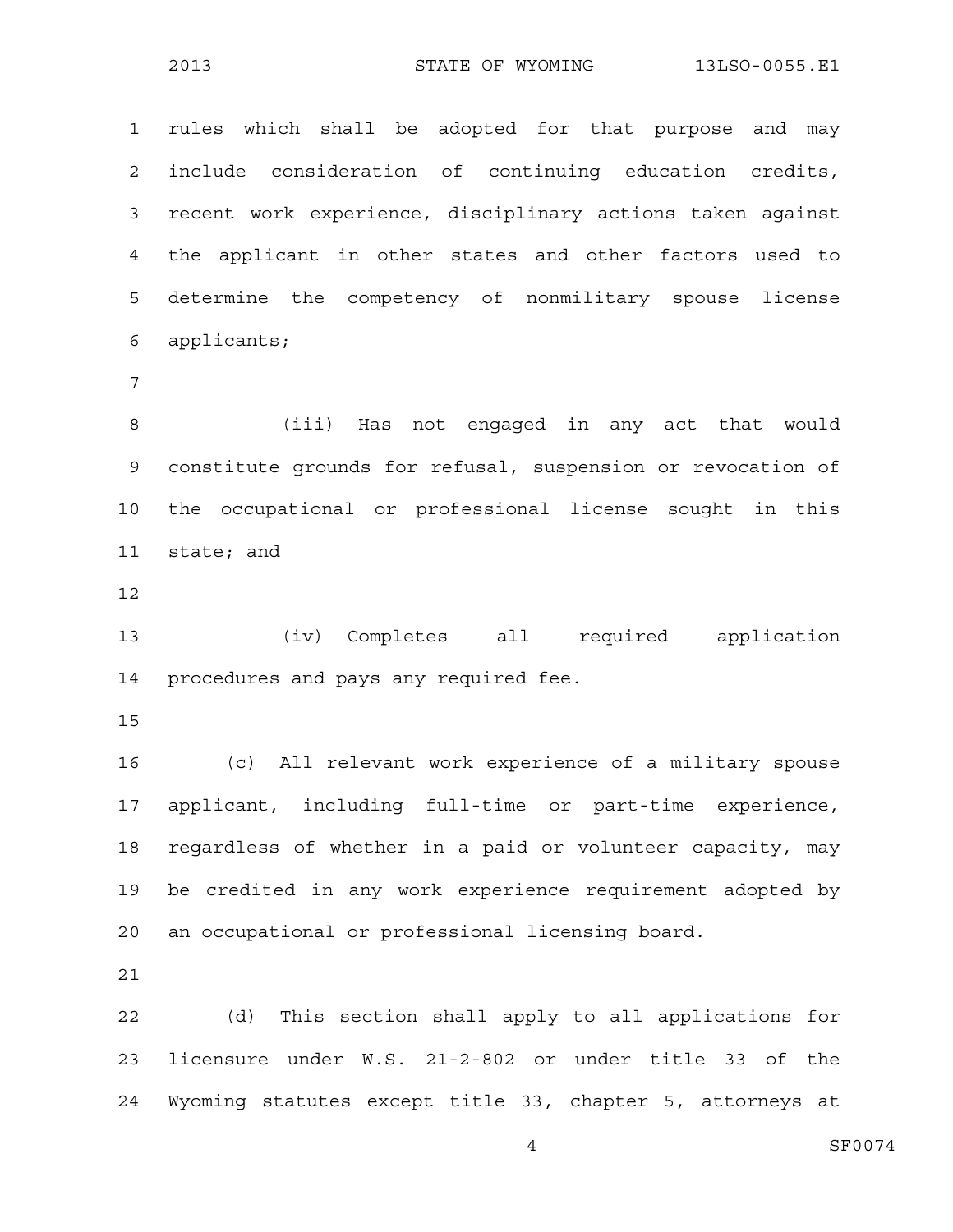1 law and applications to any board which represents a 2 profession with prescriptive drug authority.

3

4 (e) Pursuant to rules which may be adopted for this 5 purpose, a professional or occupational licensing board may 6 issue a temporary practice permit to a military spouse 7 applicant who meets the requirements of paragraph (b)(i) of 8 this section and who has applied for a professional or 9 occupational license under this section. The military 10 spouse applicant may practice under the temporary permit 11 for a period not to exceed one hundred twenty (120) days or 12 until the professional or occupational license for which 13 they have applied has been either granted or denied, 14 whichever first occurs.

15

16 (f) Professional or occupational licensing boards 17 shall adopt rules necessary to implement this section.

18

19 **Section 2.** This act shall apply to applications for 20 professional licensing which are filed on or after July 1, 21 2013.

22